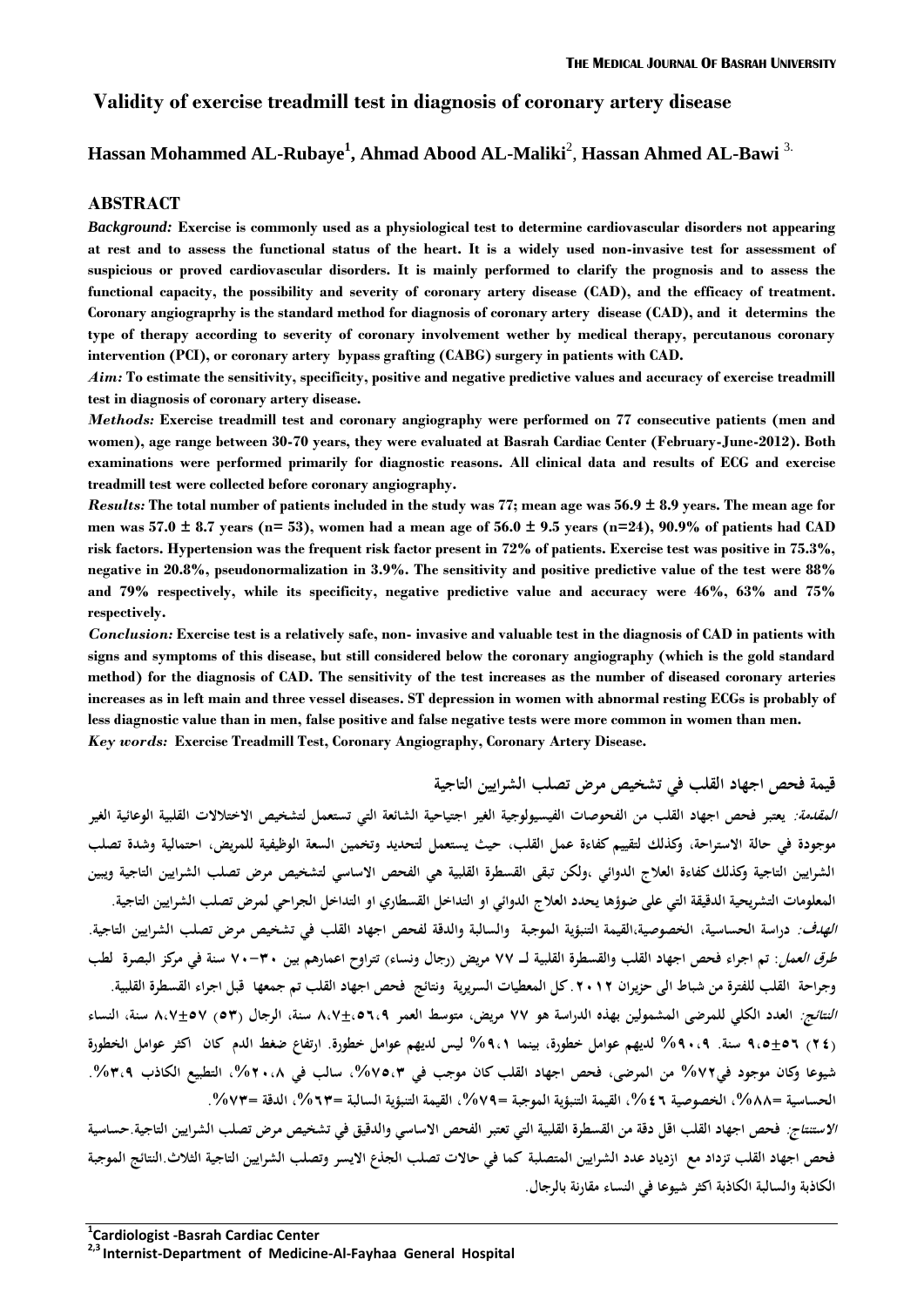### **INTRODUCTION**

he diagnosis of coronary artery disease can be obtained usually by history taking and functional tests. Exercise The diagnosis of coronary artery disease<br>
can be obtained usually by history<br>
taking and functional tests. Exercise<br>
treadmill test is a relatively safe, not expensive and can be easily performed and interpret. **[1]** The appropriateness of exercise test for a patient depends on his symptoms, presence of significant illnesses, drug therapy, and physical activity. **[2]** The report of the test includes the achieved level of exercise, maximal heart rate, electrocardiographic changes, arrhythmias, vital signs and symptoms. **[2]** Interpretation of the exercise test should include the capacity of exercise obtained, the extent of ST segment deviation and hemodynamic and clinical responses to exercise. **[3]** The exercise test alone and in combination with other non-invasive tests can be considered as an essential test due to its high functional, diagnostic and prognostic informations. The coronary angiography is considered as the gold standard test for diagnosis of CAD. Understanding exercise physiology and pathophysiology in addition to expertise in electrocardiography is essential for interpretation of exercise test result.**[4]** There are many protocols used for performing exercise test, of which the Bruce protocol is the commonest on. **[5]** ST segment depression during exercise testing wether horizontal or down sloping is the most reliable sign of ischemia. **[6]** The result of exercise test includes positive, negative, equivocal and uninterpretable, and in case of equivocal and uninterpretable results, further investigations are indicated to confirm the diagnosis of CAD. **[2]**

*The Aim:* To estimate the sensitivity, specificity, positive and negative predictive values and accuracy of exercise test in diagnosis of coronary artery disease.

#### **METHODS**

Exercise treadmill test and coronary angiography were performed on 77 consecutive patients (men and women) aging 30-70 years in a cross-sectional study. All attending patients were evaluated at Basrah Cardiac Center from February-June-2012. This study was performed primarily for diagnostic reasons to confirm the presence of coronary artery disease. The coronary angiography was considered as the gold standard method for diagnosis of coronary artery disease. Patients with stable angina, unstable angina, non ST elevation myocardial infarction (NSTEMI) and ST elevation myocardial infarction (STEMI) were included in this study. The presenting symptoms of patients were either typical chest pain (retrosternal, exertional and relieved by rest or sublingual nitroglycerine) or angina equivalent (palpitation, easy fatiguability, dyspnea on exertion, nausea and vomiting). All patients were underwent exercise treadmill test according to standard Bruce protocol. Coronary angiograms were performed by standard Judkin technique (via femoral artery) or Sons technique (via Brachial artery), they were interpreted independently by the catheterizing cardiologist. Only patients with  $\geq$  50% stenosis in at least one of the three major arteries (left anterior descending artery, left circumflex artery, and right coronary artery) or their first-order branches was considered as a positive coronary angiography. The data were analysed by using SPSS version 16. The results of all quantitative data were expressed as mean ± SD. Sensitivity, specificity, positive and negative predictive values and accuracy were calculated. All clinical data and results of exercise tests were collected before coronary angiography and were evaluated without knowledge of the results of coronary angiography.

#### **RESULTS**

The total number of the patients in this study was 77 patients, 90.9% of them had CAD risk factors, while 9.1% were devoid of CAD risk factors, 72.7% of the patients had hypertension,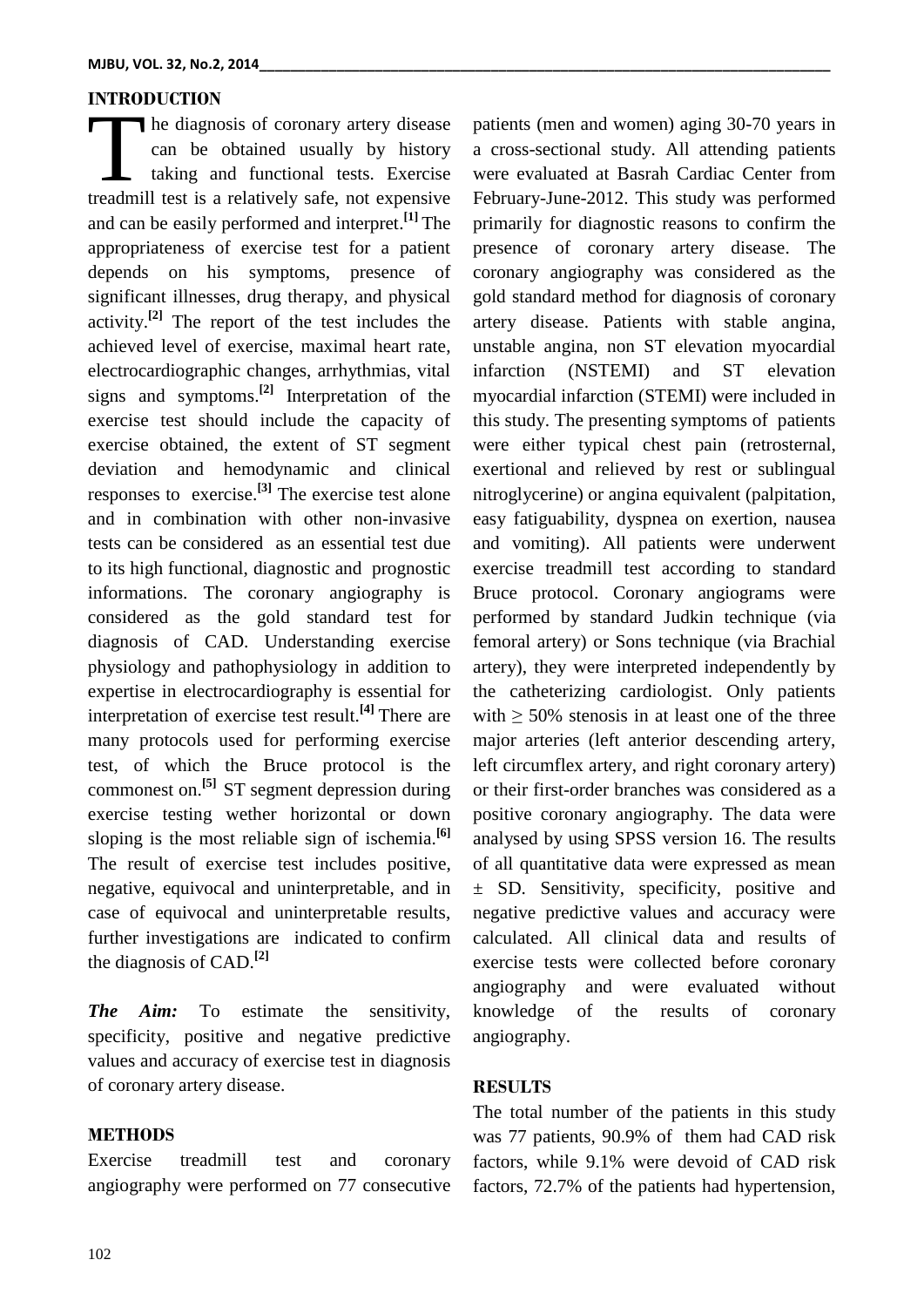55% had obesity, 39% had sedentary life style, 33% had diabetes, 32% were smokers, 11.5% had family history of premature CAD and 3.9% were heavy alcoholics.

The mean age was  $56.9 \pm 8.9$  years, 53 (68.8%) patients were males, mean age  $57.0 \pm 8.9$  years and 24 (31.2%) patients were female, mean age 56.0  $\pm$  9.5 years.

Clinically, 65% of patients had stable angina, 16% had unstable angina, 10% had NSTEMI (Non ST Elevation Myocardial Infarction), 9% had STEMI (ST Elevation Myocardial Infarction). Exercise test was positive in 75.3% of patients, negative in 20.8% of patients, Pseudonormalization in 3.9%. False negative in females= 12.5%, false negative in males= 5.6%, false positive in female= 29.4%, false positive in males= 21%, Sensitivity= 88%, Specificity= 46%, Positive predictive value= 79%, Negative predictive value=63%, Accuracy 75%.

| Table 1. Demographic and clinical characteristics of population under study. |  |  |
|------------------------------------------------------------------------------|--|--|
|------------------------------------------------------------------------------|--|--|

| <b>Variables</b>                  | No. of patients | Frequency % |  |
|-----------------------------------|-----------------|-------------|--|
| <b>Male</b>                       | 53              | 68.8        |  |
| <b>Female</b>                     | 24              | 31.2        |  |
| Hypertension                      | 56              | 72.7        |  |
| <b>Diabetes</b>                   | 26              | 33          |  |
| <b>Smoking</b>                    | 25              | 32          |  |
| <b>Obesity</b>                    | 43              | 55          |  |
| Sedentary life style              | 30              | 39          |  |
| <b>Heavy alcohol consumption</b>  | $\mathfrak{Z}$  | 3.9         |  |
| Family history of premature CAD   | 9               | 11.7        |  |
| Stable angina                     | 50              | 64.1        |  |
| Unstable angina                   | 12              | 15.6        |  |
| <b>NSTEMI</b>                     | 8               | 10.4        |  |
| <b>STEMI</b>                      | $\overline{7}$  | 9.1         |  |
| Typical chest pain                | 61              | 79.2        |  |
| <b>Dyspnea on exertion</b>        | 50              | 64.0        |  |
| Palpitation                       | 19              | 24.7        |  |
| <b>Easy fatigability</b>          | 12              | 15.6        |  |
| Nausea and vomiting               | $\mathbf{1}$    | 1.3         |  |
| <b>Baseline ECG abnormalities</b> | 11              | 14.3        |  |
| <b>Positive exercise test</b>     | 58              | 75.3        |  |
| <b>Negative exercise test</b>     | 16              | 20.8        |  |
| Pseudonormalization               | 3               | 3.9         |  |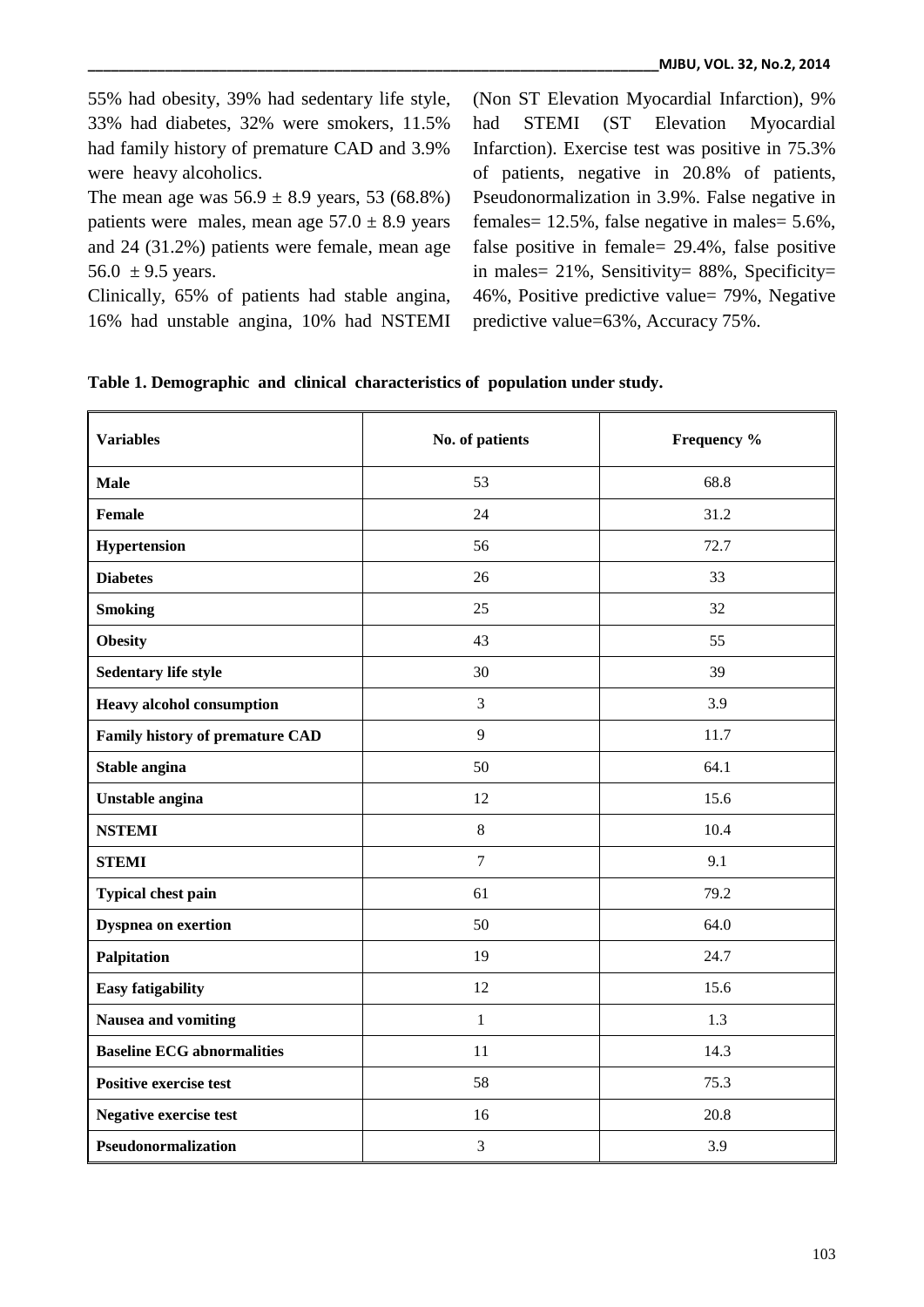| <b>Results of coronary</b><br>angiography        | <b>Results of exercise test</b>        |                              |                            | <b>Total</b> |
|--------------------------------------------------|----------------------------------------|------------------------------|----------------------------|--------------|
|                                                  | <b>Positive Test</b>                   | <b>Negative Test</b>         | <b>Pseudonormalization</b> |              |
| Patients with proved coronary<br>lesion(s)       | True Positive $=$<br>46(59%)           | False Negative $=$<br>6(7.7) | $3(3.9\%)$                 | 55(71.)      |
| Patients with normal coronary<br><b>arteries</b> | <b>False Positive</b><br>$=12(15.6\%)$ | True Negative $=$<br>10(13%) |                            | 22(28.)      |
| <b>Total</b>                                     | 58(75.3%)                              | 16(20.7%)                    | $3(3.9\%)$                 | 77(100)      |

### **Table 2. The results of exercise treadmill test and coronary angiography.**

**Sensitivity=88% Specificity=46% Positive Predictive Value=79% Negative Predictive Value=63% Accuracy=75%**

#### **DISSCUSION**

The traditional risk factors for coronary artery disease are hypertension, hypercholesterolemia, diabetes mellitus, cigarette smoking, family history of premature coronary artery disease and obesity. In our study, hypertension was more prevalent in exercise test positive group than negative group. Typical chest pain was the most common presentation of patients with ischemic heart disease and most significantly indicate ischemia. The diagnostic accuracy of exercise test varies, depending upon the age, gender, and clinical characteristics of the patient, prevalence of CAD and modality of the test used, it is more useful at excluding CAD than confirming it. **[7]** The sensitivity of exercise test ranges from 61%-73% and specificity ranges from 59%-81% as reported by different studies. **[8]** A metaanalysis of 58 consecutively published reports including 11,691 patients who underwent exercise test and coronary angiography showed wide variation in specificity and sensitivity with mean sensitivity was 67% and mean specificity was 72%. **[8]** The sensitivity and specificity of exercise test for detection of CAD are 78% and 70% respectively. [**6]** It is reported that the sensitivity of exercise test in single**-**vessel CAD patients ranges from 25%**-**71%, and patients with multi**-**vessel CAD the sensitivity and specificity are 81% and 66% respectively, while

with left main or three-vessel CAD are 86% and 53% respectively. **[9]** ST**–**segment depression and exercise induced chest pain are the most important factors in the diagnosis of CAD. **[10]** Our study showed high sensitivity (88%) comparing to specificity (46%) which may reflect the severity of CAD patients examined in the study as the sensitivity increases as the number of diseased coronary arteries increases. False negative results are more common in females (12.5%) than males (5.6%) and it is true for false positive result of exercise test which is high (29.41%) in females compared to (21.07%) in males, this made diagnosing coronary artery disease is more difficult in women than men. The sensitivity of exercise test for the diagnosis of CAD is low in women in comparison with men because of lower prevalence of severe CAD in women and most of women are unable to perform maximum aerobic capacity. **[8]** More than 50% of women assessed for angina pectoris have non-obstructive CAD (microvascular angina or syndrome X) which is proved by coronary angiography. **[11]** In elderly age group, the prevalence of severe CAD is high and exercise test in this age group is slightly of high sensitivity in comparison with younger age group, but slightly lower specificity due to

the sensitivity and specificity of those patients